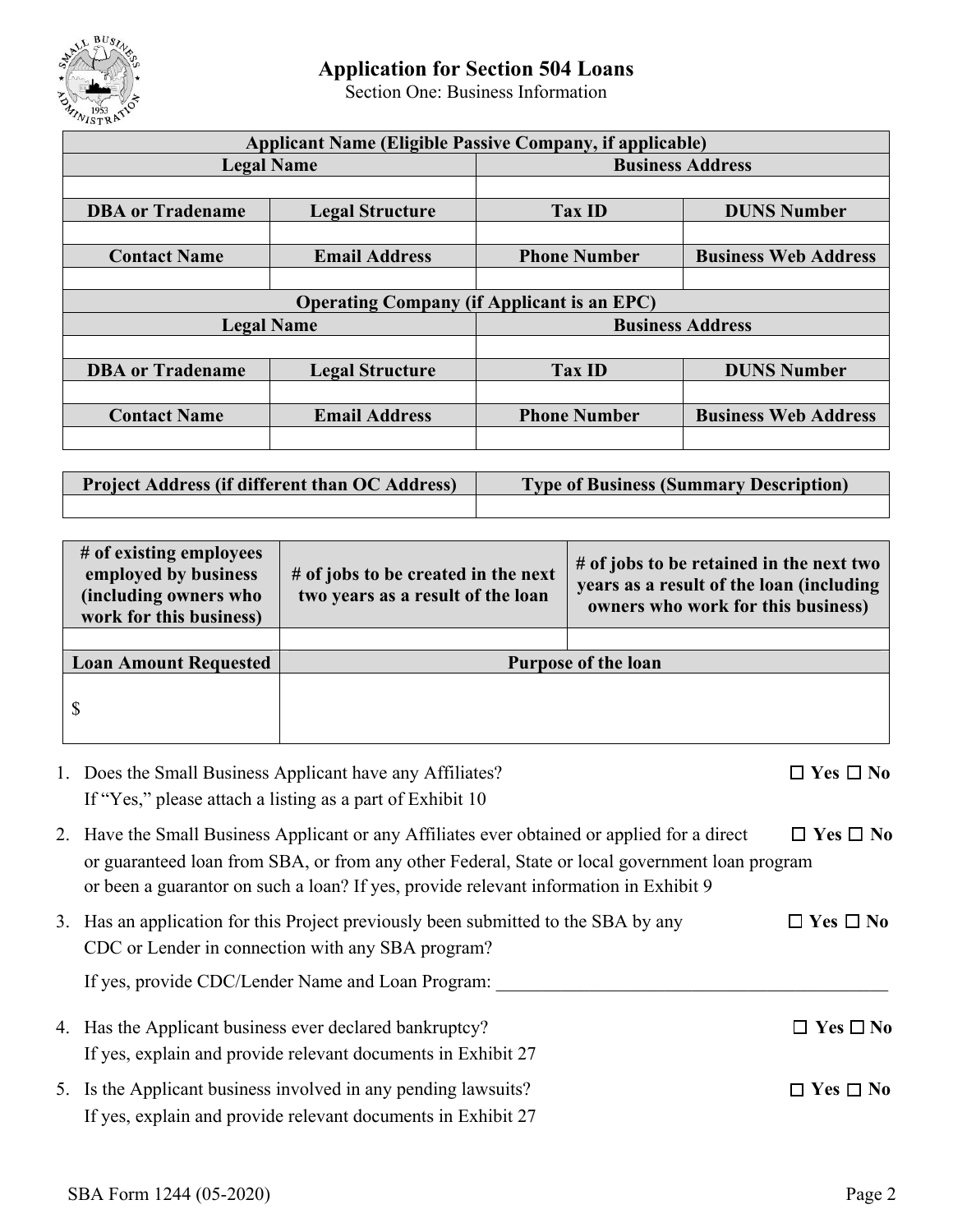Section One: Business Information

### 6. Is the Applicant business owned by one of the following?  $\Box$  401(k)  $\Box$  **ESOP**  $\Box$  Trust  $\Box$  Cooperative

If the Applicant is owned by an ESOP or 401(k) plan (including a Rollover as Business Start-Up (ROBS) plan), Applicant must provide evidence to the CDC that the Applicant, ESOP, and/or the 401(k) plan are in compliance with all applicable Government Agencies (*i.e.*, IRS, Treasury, and Department of Labor) requirements and that it will comply with all relevant operating and reporting requirements.

#### **Business Ownership (Attach additional pages if needed)**

This section requires the Small Business Applicant to disclose 100% of its ownership as well as its Key Employees that do not have an ownership stake. A Key Employee is any person (as defined in 13 CFR 120.10) hired by the business to manage day-to-day operations.

If some or all of the Applicant is owned by one or more entities: For each entity, list the organization name, organization type, tax identification number, and ownership percentage, and include any individuals who own each entity (100% ownership must be disclosed). Attach additional pages as necessary.

Please be advised that the Applicant must be owned and controlled by U.S. citizens or individuals with Lawful Permanent Resident status as verified through the United States Citizenship and Immigration Services by SBA.

| <b>Owner/Entity Name</b> | <b>Title/Organization Type</b> | <b>SSN/TIN</b> | Ownership % |
|--------------------------|--------------------------------|----------------|-------------|
|                          |                                |                |             |
|                          |                                |                |             |
|                          |                                |                |             |
|                          |                                |                |             |
|                          |                                |                |             |
|                          |                                |                |             |
|                          |                                |                |             |
|                          |                                |                |             |
|                          |                                |                |             |
|                          |                                |                |             |

#### **Eligible Passive Company (EPC) Ownership (if applicable)**

### **Operating Company (OC) Ownership**

| <b>Owner/Entity Name</b> | <b>Title/Organization Type</b> | <b>SSN/TIN</b> | Ownership % |
|--------------------------|--------------------------------|----------------|-------------|
|                          |                                |                |             |
|                          |                                |                |             |
|                          |                                |                |             |
|                          |                                |                |             |
|                          |                                |                |             |
|                          |                                |                |             |
|                          |                                |                |             |
|                          |                                |                |             |
|                          |                                |                |             |
|                          |                                |                |             |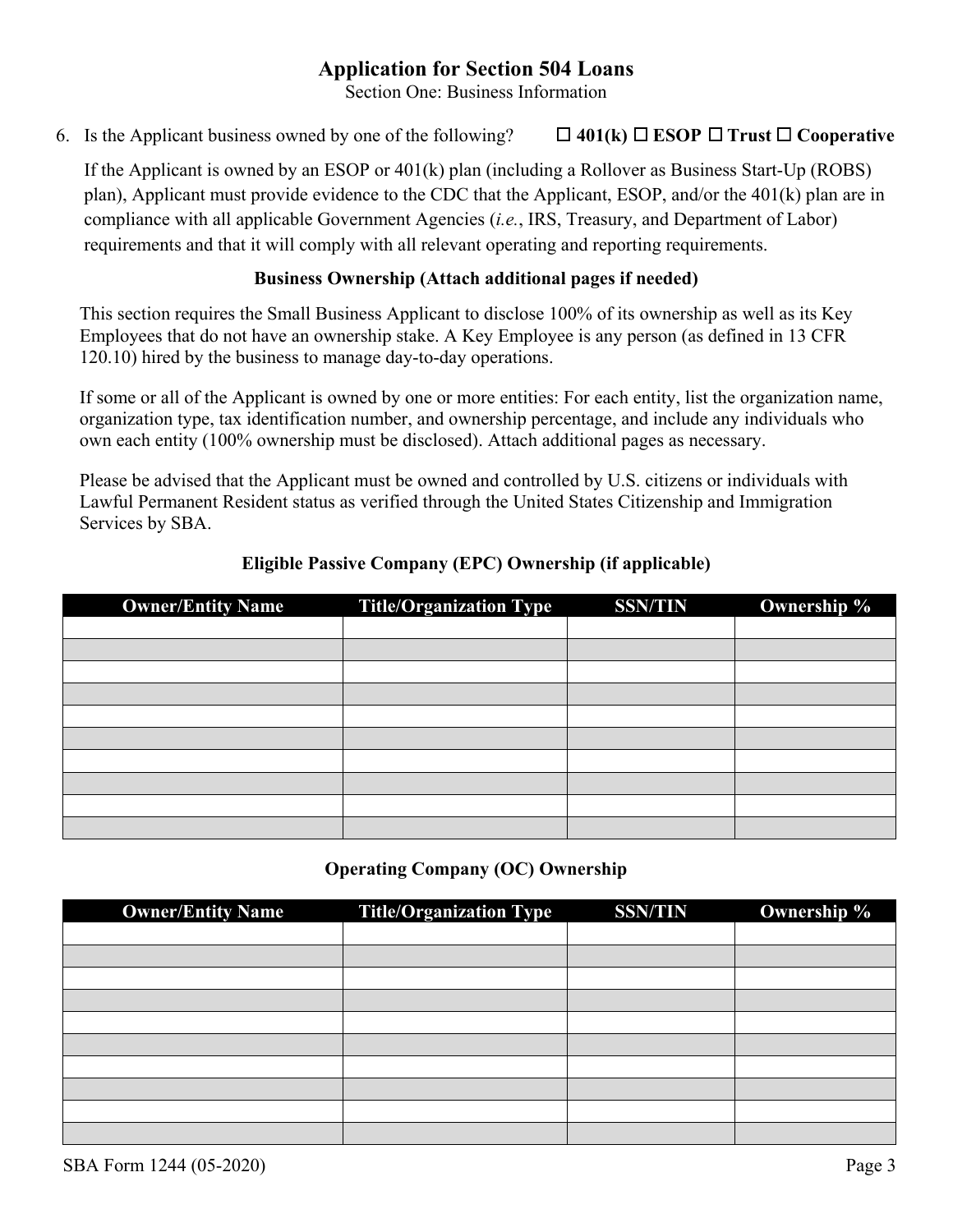

Section Two: Information Required to be Submitted by each Associate of the Applicant

Each Associate of the Applicant must separately complete and sign this Section. If the Applicant is operating under an EPC/OC structure, each of the EPC's and OC's Associates must complete and sign this section.

| <b>Name (Last, First, Middle)</b>                             |                                  | <b>Former Names and Dates Used</b>             |               |
|---------------------------------------------------------------|----------------------------------|------------------------------------------------|---------------|
|                                                               |                                  |                                                |               |
| <b>U.S. Citizen?</b>                                          | <b>USCIS Registration # (if</b>  | If a non-US citizen or LPR, provide Country of |               |
|                                                               | <b>Legal Permanent Resident)</b> | <b>Citizenship</b>                             |               |
| $Yes \Box No \Box$                                            |                                  |                                                |               |
| <b>Place of Birth (City and State or Foreign)</b><br>Country) |                                  | <b>SSN or IRS TIN</b>                          | Date of Birth |
|                                                               |                                  |                                                |               |
| <b>Phone Number (Home or Cell)</b>                            |                                  | Home Address (Street, City, State, Zip code)   |               |
|                                                               |                                  |                                                |               |
|                                                               |                                  |                                                |               |

| Answer the following Yes/No Questions and Initial to the Right of Each Answer                                                                                                                                                                                                                                                                                                                                                                                                                                                                                       |                      | <b>Initial</b> |
|---------------------------------------------------------------------------------------------------------------------------------------------------------------------------------------------------------------------------------------------------------------------------------------------------------------------------------------------------------------------------------------------------------------------------------------------------------------------------------------------------------------------------------------------------------------------|----------------------|----------------|
| 1. Do you have an ownership interest in any other entity that has existing SBA loans? $\Box$ Yes $\Box$ No                                                                                                                                                                                                                                                                                                                                                                                                                                                          |                      |                |
| If yes, provide loan numbers and current status: _______________________________                                                                                                                                                                                                                                                                                                                                                                                                                                                                                    |                      |                |
| 2. Are you presently subject to an indictment, criminal information, arraignment,<br>or other means by which formal criminal charges are brought in any jurisdiction?<br>If yes, the Applicant is not eligible for SBA assistance                                                                                                                                                                                                                                                                                                                                   | $\Box$ Yes $\Box$ No |                |
| 3. Have you been arrested in the last 6 months for any criminal offense?<br>If yes, please provide relevant documents as a part of Exhibit 28                                                                                                                                                                                                                                                                                                                                                                                                                       | $\Box$ Yes $\Box$ No |                |
| 4. For any criminal offense – other than a minor vehicle violation – have you ever:<br>1) been convicted; 2) pleaded guilty; 3) pleaded nolo contendere; 4) been placed<br>on pretrial diversion; or 5) been placed on any form of parole or probation<br>(including probation before judgment)? (If "Yes," furnish the dates, locations, fines,<br>sentences, level of charge (whether misdemeanor or felony), dates of parole/probation,<br>unpaid fines or penalties, name(s) under which charged, and any other pertinent<br>information as part of Exhibit 28) | $\Box$ Yes $\Box$ No |                |
| 5. Are you presently suspended, debarred, proposed for debarment, declared<br>ineligible, or voluntarily excluded from participation in this transaction by<br>any Federal Department or agency? If yes, the Applicant is not eligible for SBA assistance                                                                                                                                                                                                                                                                                                           | $\Box$ Yes $\Box$ No |                |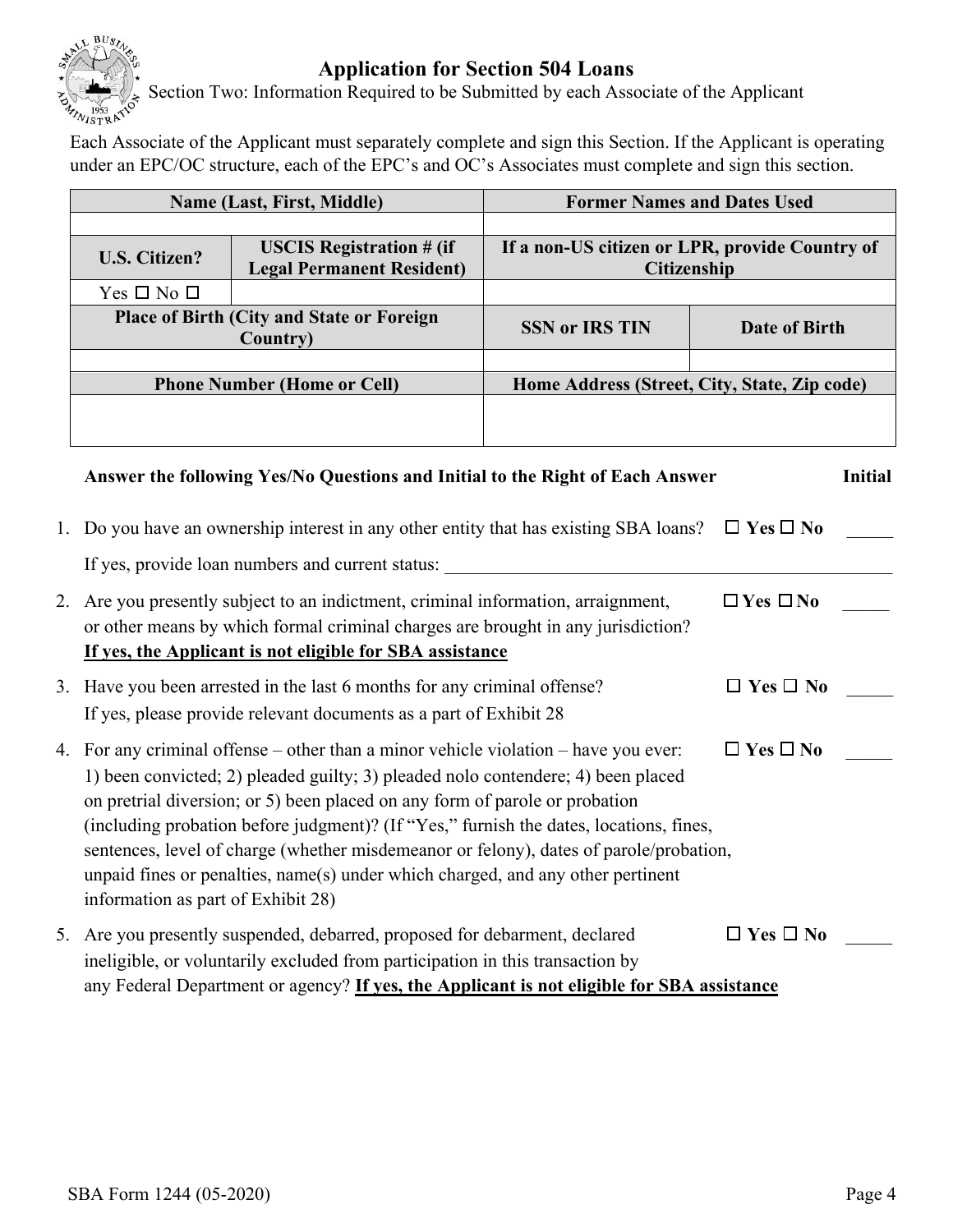Section Two: Information Required to be Submitted by each Associate of the Applicant

| 6. If you are a 50% or more owner of the Applicant, are you more than 60 days<br>delinquent on any obligation to pay child support arising under an administrative<br>order, court order, repayment agreement between the holder and a custodial parent,<br>or repayment agreement between the holder and a state agency providing child<br>support enforcement services? If yes, the Applicant is not eligible for SBA assistance | $\Box$ Yes $\Box$ No |  |
|------------------------------------------------------------------------------------------------------------------------------------------------------------------------------------------------------------------------------------------------------------------------------------------------------------------------------------------------------------------------------------------------------------------------------------|----------------------|--|
| 7. Have you ever declared bankruptcy?<br>If yes, please provide relevant documents as a part of Exhibit 27                                                                                                                                                                                                                                                                                                                         | $\Box$ Yes $\Box$ No |  |
| 8. Are you currently the subject of any pending lawsuits (including divorce)?<br>If yes, please provide relevant documents as a part of Exhibit 27                                                                                                                                                                                                                                                                                 | $\Box$ Yes $\Box$ No |  |
| 9. Has the Applicant or any affiliated company of the Applicant as well as any<br>Associate of the Applicant received any previous government financing?                                                                                                                                                                                                                                                                           | $\Box$ Yes $\Box$ No |  |

#### **Veteran/Gender/Race/Ethnicity Information**

If yes, please provide relevant documents as a part of Exhibit 9

This data is collected for program reporting purposes only. Disclosure is voluntary and has no bearing on the credit decision.

| <b>Categories</b> | <b>Category Codes</b>                                                     | <b>Response</b> |
|-------------------|---------------------------------------------------------------------------|-----------------|
| Veteran           | 1=Non-Veteran; 2=Veteran; 3=Service-Disabled Veteran; 4=Spouse of         |                 |
|                   | Veteran; X=Not Disclosed                                                  |                 |
| Gender            | M=Male; F=Female; X=Not Disclosed                                         |                 |
|                   | 1=American Indian or Alaska Native; 2=Asian; 3=Black or African           |                 |
| Race              | American; 4=Native Hawaiian or Pacific Islander; 5=White; X=Not Disclosed |                 |
| Ethnicity         | H=Hispanic or Latino; N=Not Hispanic or Latino; X=Not Disclosed           |                 |

**Criminal Penalties for False Statements** – The undersigned certifies that all information provided in this Section Two is true and complete to the best of his or her knowledge. The undersigned acknowledges that whoever makes any false statement or report, or willfully overvalues any land property or security for the purpose of influencing in any way the action of the SBA under the Small Business Investment Act, as amended, may be fined up to \$250,000 and/or be put in jail for up to 5 years under 18 USC § 1001, may be fined not more than \$5,000 and/or put in jail for not more than 2 years under 15 USC § 645, and if false statements are submitted to a Federally insured institution, may be punished by a fine of not more than \$1,000,000 or by imprisonment for up to 30 years, or both, pursuant to 18 U.S.C. 1014. The undersigned further acknowledges that, in connection with a 504 loan, submission of any false statement to the CDC or SBA or submission of any record to the CDC or SBA omitting material information can result in civil money penalties and additional monetary liability up to three times the amount of damages which the Government sustains because of the false statement under the False Claims Act, 31 U.S.C. 3729.

| Signature:                                     | Date: |
|------------------------------------------------|-------|
| Print Name:                                    |       |
| Signer's Relationship with Applicant Business: |       |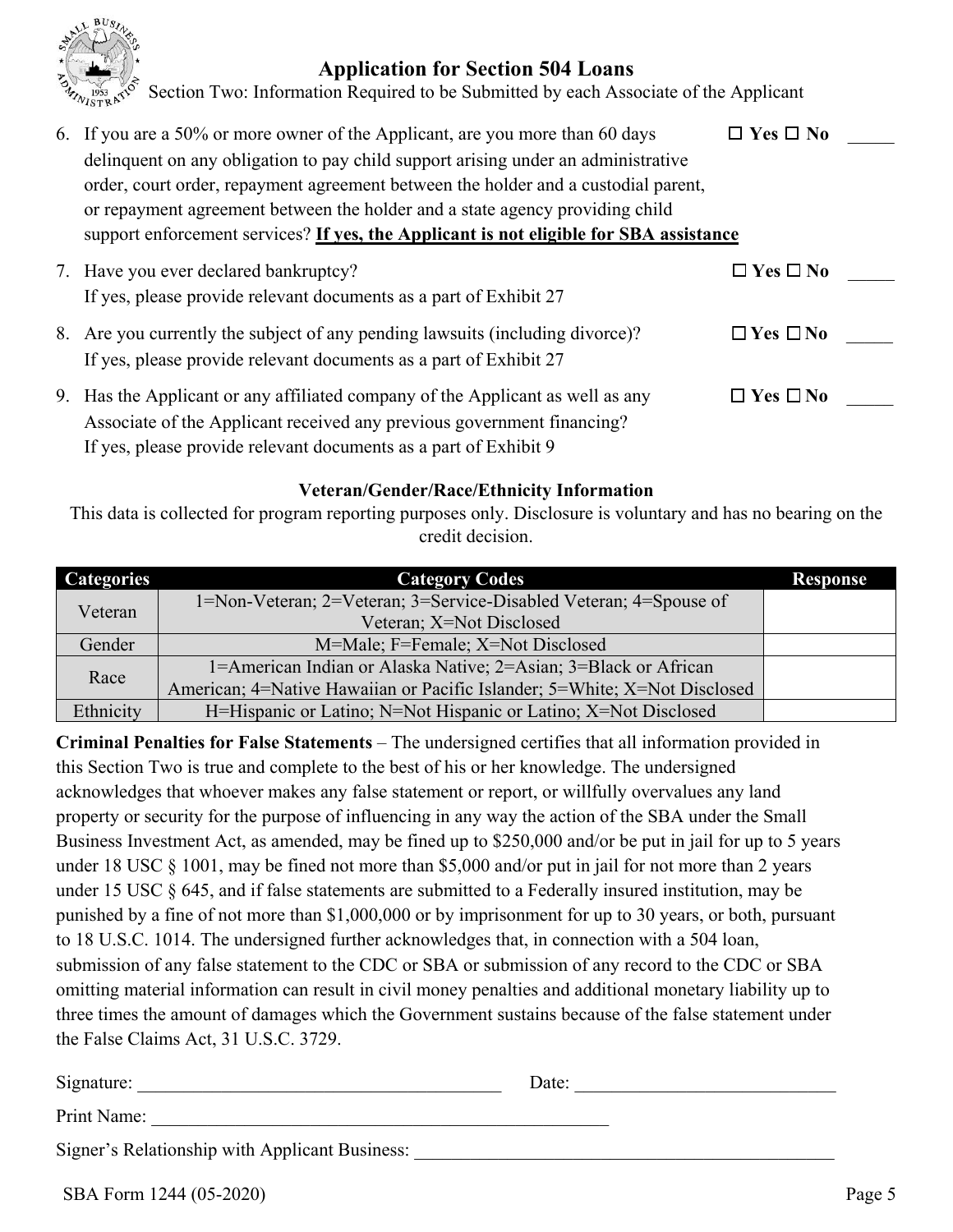

Section Three: Statements Required by Law and Executive Order and Certifications (Signed by the Applicant and Associates)

#### **PLEASE READ, DETACH, AND RETAIN FOR YOUR RECORDS STATEMENTS REQUIRED BY LAW AND EXECUTIVE ORDER**

This application, and any assistance provided pursuant to this application, is subject to the following laws, regulations, and Executive Orders:

**Freedom of Information Act** (5 U.S.C. 552) - This law provides, with some exceptions, that SBA must supply information reflected in agency files and records to a person requesting it. Information about approved loans that will be automatically released includes, among other things, statistics on our loan programs (individual borrowers are not identified in the statistics) and other information such as the names of the borrowers (and their officers, directors, stockholders or partners), the collateral pledged to secure the loan, the amount of the loan, its purpose in general terms and the maturity. Proprietary data on a borrower would not routinely be made available to third parties. All requests under this Act are to be addressed to the nearest SBA office and be identified as a Freedom of Information request.

### **Privacy Act (5 U.S.C. 552a) and Debt Collection Improvement Act (31 U.S.C. 7701)**

*Authorities and Purpose for Collecting Information:* SBA is collecting the information on this form, including social security numbers and other personal information, to make a character and credit eligibility decision in connection with you or your company's application for SBA assistance. SBA may also use social security numbers for the purpose of collecting and reporting on any delinquent fees or other amounts owed SBA.

Under the provisions of 31 U.S.C. 7701, the applicant business and any guarantor of the loan are required to provide their social security numbers, or other taxpayer identification numbers, in order to do business with SBA. Failure to provide this information would affect your ability to obtain a 504 loan. For other individuals signing this application, the submission of the social security number is voluntary and failure to provide your social security number may not affect any right, benefit or privilege to which you are entitled. However, in evaluating whether the applicant satisfies the criteria for a 504 loan under section 501 et seq. of the Small Business Investment Act, 15 USC 695 et seq., SBA considers whether the applicant and each of its Associates possess good character. In making this determination, SBA considers the person's integrity, candor, and criminal history if any. SBA is authorized, through section 308(f) of the Small Business Investment Act, to verify your criminal history, or lack thereof, pursuant to section  $7(a)(1)(B)$  of the Small Business Act, 15 USC  $\S 636(a)(1)(B)$ . In addition, for all forms of assistance, SBA is authorized to make all investigations necessary to ensure that a person has not engaged in acts that violate or will violate the Small Business Investment Act, see 15 USC Section 687b(a). In conducting the criminal background check, SBA also uses your social security number to distinguish you from other individuals with the same or similar name or other personal identifier. This use is permitted under Executive Order 9397.

*Routine Uses:* Some of the information collected may be checked against criminal history indices of the Federal Bureau of Investigation. When the information collected indicates a violation or potential violation of law, whether civil, criminal, or administrative in nature, SBA may refer it to the appropriate agency, whether Federal, State, local, or foreign, charged with responsibility for or otherwise involved in investigation, prosecution, enforcement or prevention of such violations. *See* SBA's Privacy Act System of Records, at 74 Fed. Reg. 14890 (2009) (as amended from time to time) for other published routine uses for the collected information.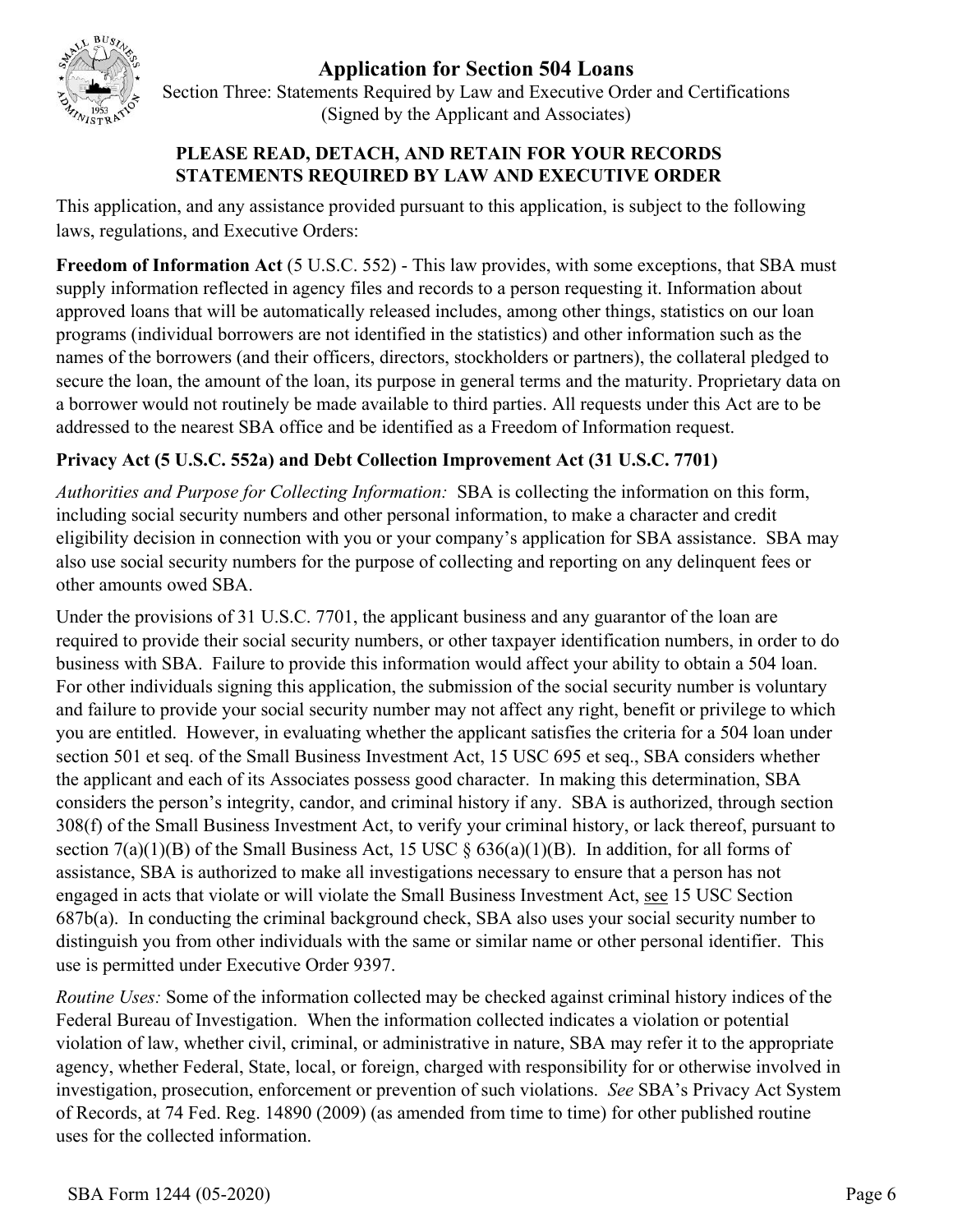

Section Three: Statements Required by Law and Executive Order and Certifications (Signed by the Applicant and Associates)

**Right to Financial Privacy Act of 1978 (12 U.S.C. 3401) –** As required by the Right of Financial Privacy Act of 1978, SBA provides this notice of SBA's right to access financial records held by financial institutions that are or have been doing business with you or your business, including any financial institutions participating in a loan or loan guarantee. The law provides that SBA shall have a right of access to your financial records in connection with its consideration or administration of assistance to you in the form of a Government loan or loan guaranty agreement. SBA is required to provide a certificate of its compliance with the Act to a financial institution in connection with its first request for access to your financial records, after which no further certification is required for subsequent accesses. The law also provides that SBA's access rights continue for the term of any approved loan or loan guaranty agreement. No further notice to you of SBA's access rights is required during the term of any such agreement.

The law also authorizes SBA to transfer to another Government authority any financial records included in an application for a loan, or concerning an approved loan or loan guarantee, as necessary to process, service or foreclose on a loan or loan guarantee or to collect on a defaulted loan or loan guarantee. No other transfer of your financial records to another Government authority will be permitted by SBA except as required or permitted by law.

#### **Debt Collection Act of 1982 and Debt Collection Improvement Act of 1996 (5 U.S.C. 5514 note and 31**

U.S.C. 3701 et seq.) – These laws require SBA to aggressively collect any loan or other payments which become delinquent. SBA must obtain your taxpayer identification number when you apply for a loan. If you receive a loan, and do not make payments as they come due, SBA may take one or more of the following actions:

- Report the status of your loan(s) or other debt owed to SBA to credit bureaus
- Hire a collection agency to collect your loan or other delinquent debt
- Offset your income tax refund or other amounts due to you from the Federal Government
- Suspend or debar you or your company from doing business with the Federal Government
- Refer your loan or other delinquent debt to the Department of Justice or other attorneys for litigation
- Foreclose on collateral or take other action permitted in the loan instruments
- If you default on an SBA loan and fail to fully reimburse SBA for any resulting loss, refer you to the computer database of delinquent Federal debtors maintained by the Department of Housing and Urban Development, or other Federal agency, which may disqualify you from receiving financial assistance from other Federal agencies. In addition, unless SBA is reimbursed in full for the loss, you will not eligible for additional SBA financial assistance.

**Flood Disaster Protection Act (42 U.S.C. 4011) –** Under this Act, and its implementing regulations, SBA is prohibited from providing financial assistance in an FIA designated floodplain unless Federal flood insurance is purchased as a condition of the loan. Failure to maintain the required level of flood insurance makes the Applicant ineligible for any future financial assistance from SBA under any program, including disaster assistance.

**Executive Orders 11988 and 11990 -- Floodplain Management and Wetland Protection (42 F.R. 26951 and 42 F.R. 26961) --** SBA discourages settlement in or development of a floodplain or a wetland. This statement is to notify all applicants for SBA assistance that such actions are hazardous to both life and property and should be avoided. The additional cost of flood preventive construction must be considered in addition to the possible loss of all assets and investments due to a future flood.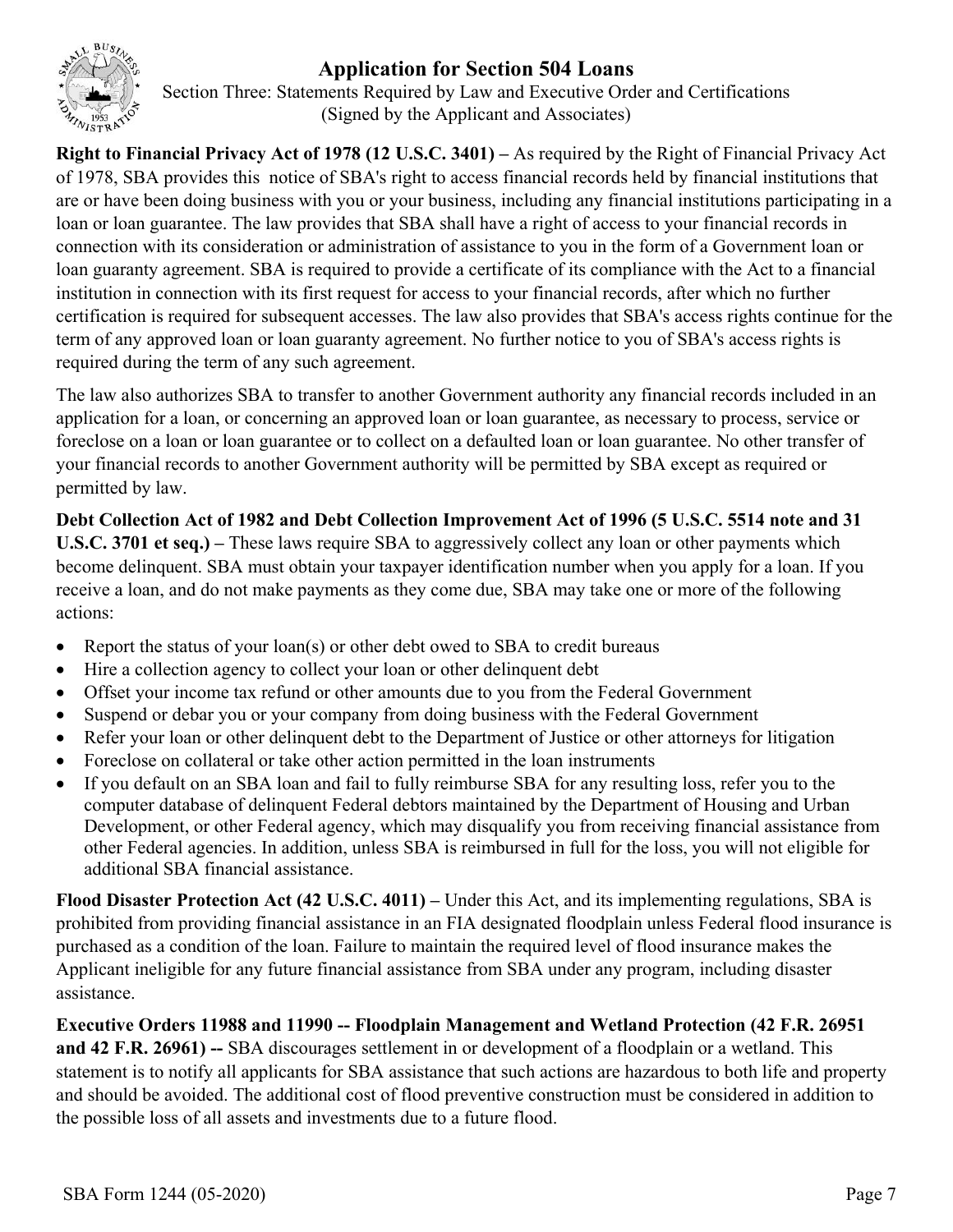

Section Three: Statements Required by Law and Executive Order and Certifications (Signed by the Applicant and Associates)

**Occupational Safety and Health Act (15 U.S.C. 651 et seq.) – The Occupational Safety and Health** Administration (OSHA) can require businesses to modify facilities and procedures to protect employees. Businesses that do not comply may be fined and required to abate the hazards in their workplaces. They may also be ordered to cease operations posing an imminent danger of death or serious injury until employees can be protected. Signing this form is certification that the applicant, to the best of its knowledge, is in compliance with the applicable OSHA requirements, and will remain in compliance during the life of the loan.

**Civil Rights Legislation** – All businesses receiving SBA financial assistance must agree not to discriminate in any business practice, including employment practices and services to the public, on the basis of categories cited in 13 C.F.R., Parts 112, 113, and 117 of SBA Regulations. This includes making their goods and services available to handicapped clients or customers. All business borrowers will be required to display the "Equal Employment Opportunity Poster" prescribed by SBA.

**Equal Credit Opportunity Act (15 U.S.C. 1691) –** The Federal Equal Credit Opportunity Act prohibits creditors from discriminating against credit Applicants on the basis of race, color, religion, national origin, sex, marital status or age (provided that the Applicant has the capacity to enter into a binding contract); because all or part of the Applicant's income derives from any public assistance program, or because the Applicant has in good faith exercised any right under the Consumer Credit Protection Act. The Federal agency that administers compliance with this law concerning this creditor is the Federal Trade Commission, Equal Credit Opportunity, Washington, D.C. 20580.

**Executive Order 11738 -- Environmental Protection (38 C.F.R. 25161) – The Executive Order charges the** SBA with administering its loan programs in a manner that will result in effective enforcement of the Clean Air Act, the Federal Water Pollution Act and other environmental protection legislation. SBA must, therefore, impose conditions on some loans. By acknowledging receipt of this form and presenting the application, the Associates of all small businesses borrowing \$100,000 or more in direct funds stipulate to the following:

- That any facility used, or to be used, by the subject firm is not cited on the EPA list of Violating Facilities.
- That subject firm will comply with all the requirements of Section 114 of the Clean Air Act (42 U.S.C. 7414) and Section 308 of the Water Act (33 U.S.C 1318) relating to inspection, monitoring, entry, reports and information, as well as all other requirements specified in Section 114 and Section 308 of the respective Acts, and all regulations and guidelines issued thereunder.
- That subject firm will notify SBA of the receipt of any communication from the Director of the Environmental Protection Agency indicating that a facility utilized, or to be utilized, by subject firm is under consideration to be listed on the EPA List of Violating Facilities.

**Lead-Based Paint Poisoning Prevention Act (42 U.S.C. 4821 et seq.)** – Borrowers using SBA funds for the construction or rehabilitation of a residential structure are prohibited from using lead-based paint (as defined in Federal regulations) on all interior surfaces, whether accessible or not, and exterior surfaces, such as stairs, decks, porches, railings, windows and doors, which are readily accessible to children under 7 years of age. A "residential structure" is any home, apartment, hotel, motel, orphanage, boarding school, dormitory, day care center, extended care facility, college or other school housing, hospital, group practice or community facility and all other residential or institutional structures where persons reside.

**Executive Order 12549 as amended by E.O. 12689, Debarment and Suspension (2 CFR 180, adopted by reference in 2 CFR Part 2700 (SBA Debarment Regulations))** – By submission of this loan application, you certify and acknowledge that neither you nor any Associates:: (a) are presently debarred, suspended, declared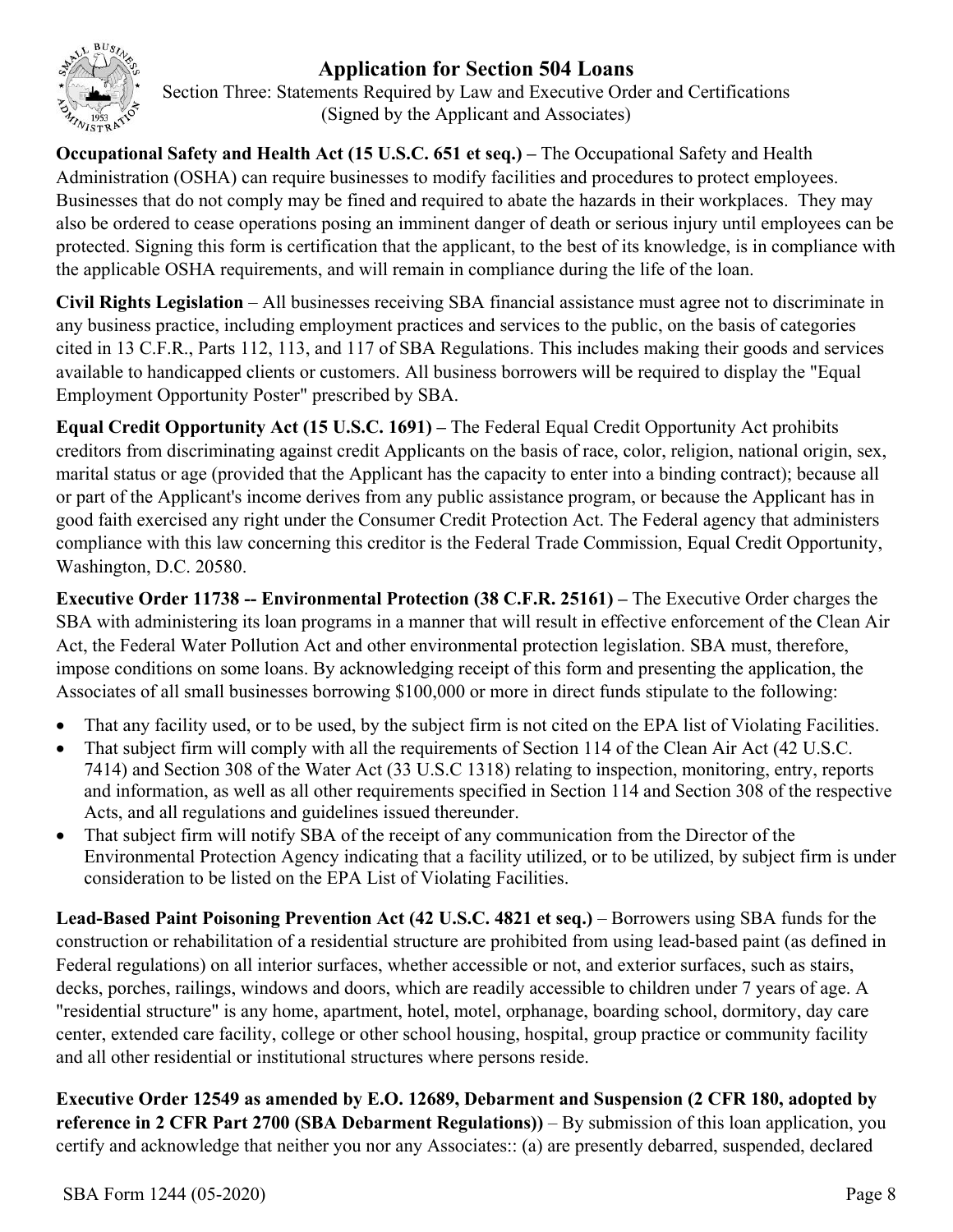

Section Three: Statements Required by Law and Executive Order and Certifications (Signed by the Applicant and Associates)

ineligible from participating in, or voluntarily excluded from participation in a transaction by any Federal department or agency; (b) are formally proposed for debarment, with a final determination still pending; (c) are presently indicted or otherwise criminally or civilly charged by a governmental entity (Federal, State or local) with commission of any of the offenses listed in the SBA Debarment Regulations; (d) have been convicted, or had a civil judgment rendered against you within the preceding three years for any of the offenses listed in the SBA Debarment Regulations, including 2 CFR 180.800(a); or (e) have had one or more public transactions (Federal, State, or local) terminated within the preceding three years for cause or default; or (f) are delinquent on any amounts due and owing to the U.S. Government or its agencies or instrumentalities as of the date of execution of this certification.

You further certify that you have not and will not knowingly enter into any agreement in connection with the goods and/or services purchased with the proceeds of this loan with any individual or entity that has been debarred, suspended, declared ineligible from participating in, or voluntarily excluded from participation in a Transaction. All capitalized terms have the meanings set forth in 2 C.F.R. Part 180.

### **Acknowledgment**

By my signature below, I acknowledge receipt of the Statements Required by Laws and Executive Orders, that I have read them and that I have a copy for my files. My signature represents my agreement to comply with the requirements SBA makes in connection with the approval of my loan request and to comply, whenever applicable, with the limitations and requirements contained in these Statements and to comply, whenever applicable, with the hazard insurance, lead-based paint, civil rights or other limitations and requirements in the Statements Required by Law and Executive Order.

### **Representations, Certifications, or Authorizations by Applicant and Its Associates**

By my signature below, I represent, certify, or authorize the following:

- All SBA loan proceeds will be used only for business related purposes as specified in the loan application.
- To the extent feasible, I will purchase only American-made equipment and products.
- None of the Applicant's direct, indirect, or future revenues, or revenues of any affiliated business(es) are derived from activities that are illegal under federal, state or local law, including activities that support the end-use of marijuana products, including leasing of collateral property to a third party that derives revenue from illegal activities.
- I authorize the SBA to request criminal record information about me from criminal justice agencies for the purpose of determining my eligibility for programs authorized by the Small Business Act, as amended, and Small Business Investment Act, as amended.
- I agree that if the SBA approves this application, I will not for at least two years hire an employee or consult anyone who was employed by the SBA during the one-year period prior to the disbursement of the debenture.
- I certify I have not paid anyone connected with the Federal Government for help getting this financial assistance.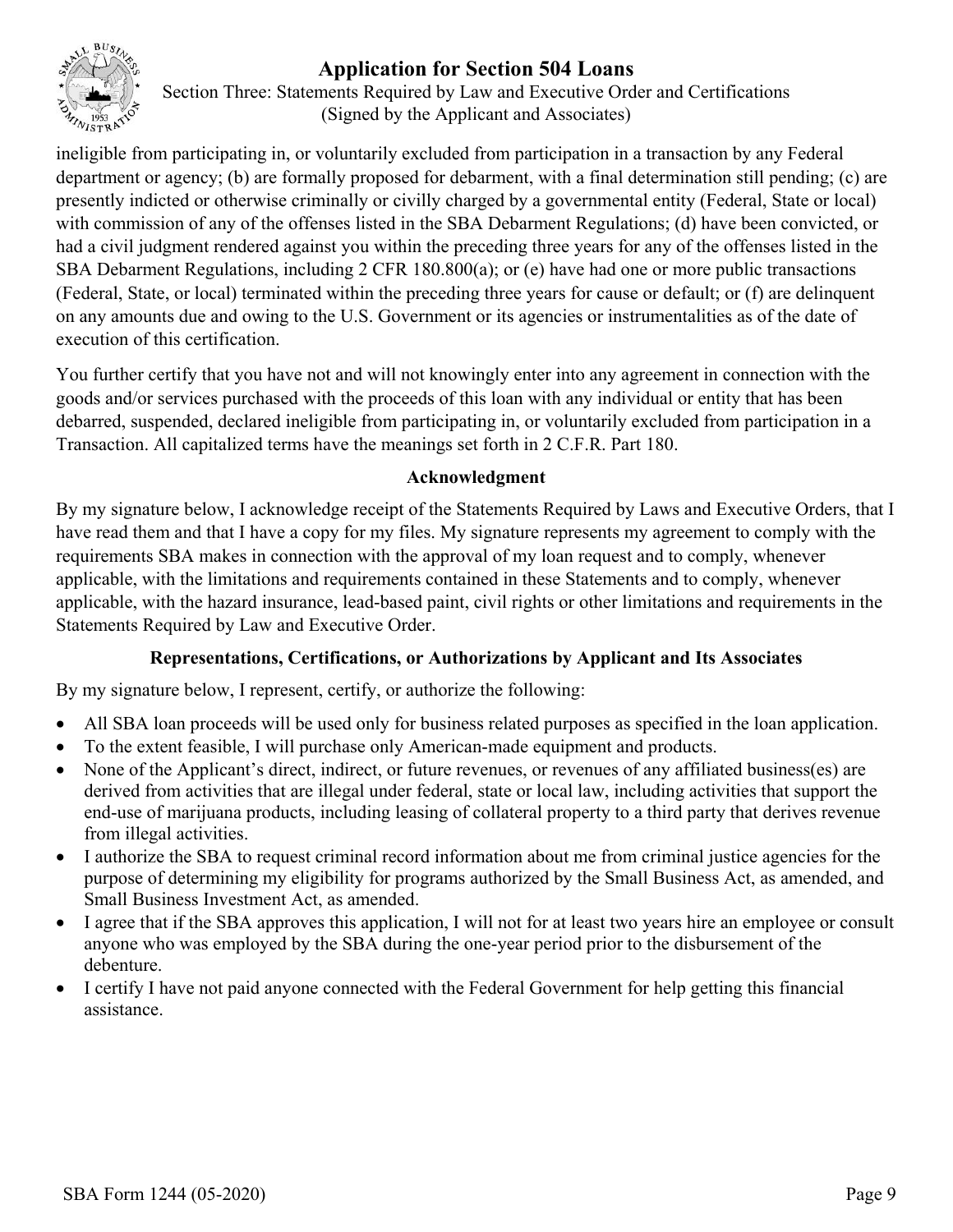

Section Three: Statements Required by Law and Executive Order and Certifications (Signed by the Applicant and Associates)

- I agree to report to the SBA Office of Inspector General, 409 Third Street S.W., Washington, D.C. 20416, any Federal Government employee who offers assistance in return for any type of compensation to help get this application approved.
	- I understand that I need not pay anybody to deal with SBA.
	- I also understand that a Certified Development Company may charge the Applicant a percentage of the loan proceeds as set forth in SBA regulations as a fee for preparing and processing the loan applications.
	- I agree to pay for or reimburse the CDC or the SBA for the cost of any surveys, title or mortgage examinations, appraisals, etc., performed by non-SBA personnel provided that I have given my consent.
- I understand that regulations issued by the SBA prohibit the making of loans to relocate any operations of a small business that will cause a net reduction of one-third or more in the workforce of the Applicant company or a substantial increase in unemployment in any area of the country. In the event that proceeds from this loan are used to relocate an EPC/OC (including any affiliate, subsidiary or other business entity under direct, indirect or common control), the undersigned certifies that such relocation will not significantly increase unemployment in the area of the original location.
- If my business exceeds the small business size standard by more than 25%, I agree to use SBA's financial assistance within a labor surplus area.
- No overlapping relationship exists between the Applicant, including its Associates, and the CDC, including its Associates, or any other lender providing financing for the project, that could create an appearance of a conflict of interest as defined in 13 CFR 120.140 or violate 13 CFR 120.851. No such relationships existed within six months of this application or will be permitted to exist while assistance is outstanding.
- I authorize disclosure of all information submitted in connection with this application to the financial institution agreeing to participate with SBA's guaranteed debenture.
- I waive all claims against SBA and its consultants for any management and technical assistance that may be provided.
- In consideration for assistance from the Small Business Administration, I hereby agree that I will comply with all Federal laws and regulations to the extent that they are applicable to such assistance, including conditions set forth in this application.
- I, my spouse, or any member of my household, or anyone who owns, manages, or directs the business or their spouses or members of their households do not work for the SBA, Small Business Advisory Council, SCORE or ACE, any Federal agency, or the participating lender. If someone does, the name and address of such person and where employed is provided on an attached page.

**Certification as to Application Accuracy - Criminal Penalties for False Statements** – The undersigned certifies that all information provided to the CDC, and that all information in, and submitted with this application in Section One and Section Two, including all exhibits, is true and complete to the best of his or her knowledge. The undersigned acknowledges that the application and exhibits are submitted to the CDC and to SBA so that the CDC and SBA can decide whether to approve this application. Any future submissions of information to the CDC must be accompanied by a certification as to the accuracy of that information.

The undersigned acknowledges that whoever makes any false statement or report, or willfully overvalues any land property or security for the purpose of influencing in any way the action of the SBA under the Small Business Investment Act, as amended, may be fined up to \$250,000 and/or be put in jail for up to 5 years under 18 USC § 1001, may be fined not more than \$5,000 and/or put in jail for not more than 2 years under 15 USC 645, and if false statements are submitted to a Federally insured institution, may be punished by a fine of not more than \$1,000,000 or by imprisonment for up to 30 years, or both, pursuant to 18 U.S.C. 1014. The